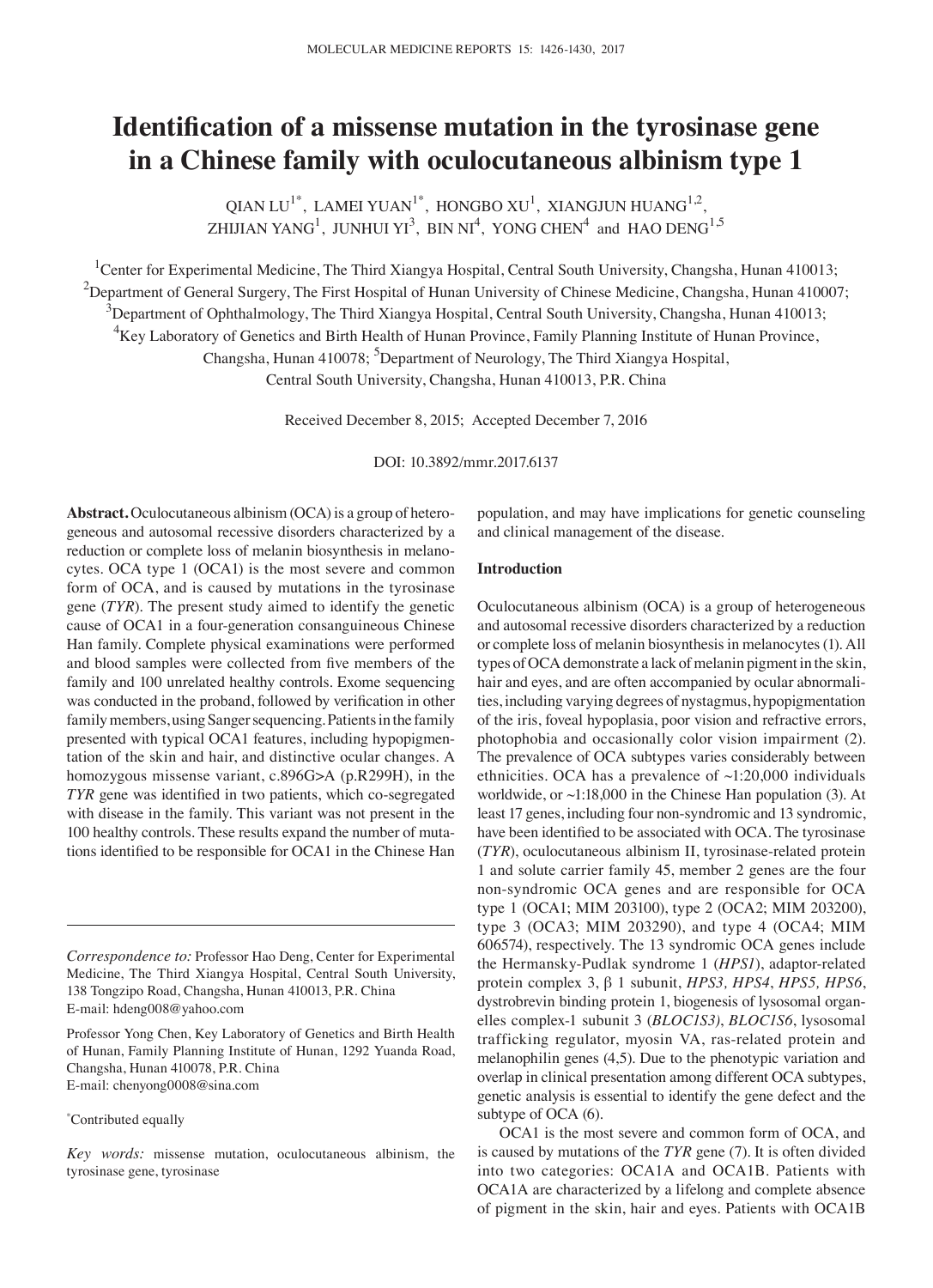may have a reduced activity of tyrosinase and may produce some melanin over time, resulting in a darkening of hair (3,8). OCA1 affects  $\sim$ 1 in 40,000 individuals in the majority of populations, and has been reported to be the most common subtype of OCA in Japanese, non-Hispanic Caucasian and Danish populations (9). It accounts for  $~64.3\%$  of patients with OCA in China. However, OCA1 is rare among African-Americans, reflecting a population‑specific distribution of different OCA subtypes (6).

The present study aimed to identify the genetic mutation responsible for OCA1 in a four-generation family of Chinese origin. Patients in the family presented with typical OCA1 characteristics, including white hair and skin, nystagmus, impaired visual acuity, photophobia, color vision impairment, refractive errors, foveal hypoplasia and iris hypopigmentation and translucency. The p.R299H variant of the *TYR* gene, predicted to disrupt the overall integrity of tyrosinase, was revealed to co-segregate with patients in this family and was absent in healthy controls, indicating that it is a pathogenic mutation.

## **Materials and methods**

*Subjects.* A four-generation, 11-member consanguineous Chinese Han family with OCA from Hunan, China was recruited from The Third Xiangya Hospital, Central South University (Hunan, China; Fig. 1). Blood samples from the five living members of the family, including two affected patients (IV:2 and IV:3) and three unaffected members (III:1, III:2 and IV:1) were collected. Additionally, blood samples were collected from 100 unrelated healthy controls (male, n=50; female,  $n=50$ ; age,  $45.8\pm3.4$  years) with normal pigmentation and with no family history of ocular abnormalities, from the same region of China. All participants provided written informed consent. The present study was approved by the Institutional Review Board of The Third Xiangya Hospital, Central South University.

*Exome capture.* Genomic DNA was extracted from peripheral blood samples according to the standard phenol-chloroform extraction method (10). Exome capture was performed on genomic DNA from the proband (Fig. 1) by the Novogene Bioinformatics Institute (Beijing, China). The SureSelect Human All Exon V5 kit (Agilent Technologies, Inc., Santa Clara, CA, USA) was used for exome capture and the HiSeq 2000 platform (Illumina, Inc., San Diego, CA, USA) was used for sequencing, following the manufacturer's protocol. A total of 1.5  $\mu$ g genomic DNA was used to construct the exome library and the genomic DNA was sheared into 180-280 bp for enrichment. Enrichment libraries for target regions were sequenced by the HiSeq 2000 platform, which generated 100 bp pair-end reads.

*Read mapping and variant analysis.* All the clean reads were aligned to the human reference genome (University of California, Santa Cruz; Build 37.1, hg19) using Burrows-Wheeler Aligner (bio-bwa.sourceforge.net). High quality alignment was required to guarantee variant calling accuracy (>0) to detect single nucleotide polymorphisms (SNPs) and insertions-deletions (indels). Picard software

Figure 1. Pedigree of the family with oculocutaneous albinism type 1. Filled symbols represent affected members; empty symbols represent unaffected members. Squares, males; circles, females. Symbols with a diagonal line represent deceased family members. The proband is indicated by an arrow. N, normal; M, *TYR* c.896G>A (p.R299H) mutation.

(sourceforge.net/projects/picard/), the Genome Analysis Toolkit software version 2.1 (software.broadinstitute. org/gatk/) and SAMtools (samtools.sourceforge.net) were used for base quality recalibration. Following this, the binary alignment/map results were obtained, ready for analysis, and ANNOVAR software (Annotate Variation; annovar. openbioinformatics.org/enllatest/user-guider/download) was used to annotate SNPs and indels. Variant lists were filtered against the dbSNP build 137 (dbSNP137), database of SNPs (www.ncbi.nlm.nih.gov/projects/SNP/snp\_summary.cgi), the 1000 Genomes Project (1000genomes release\_20100804; www.1000genomes.org/) and the National Heart, Lung and Blood Institute Exome Sequencing Project (NHLBI ESP) 6500. Polymorphism Phenotyping version 2 (PolyPhen-2; genetics.bwh.harvard.edu/pph2/) and Sorting Intolerant from Tolerant (SIFT; sift.jcvi.org/) software were used to predict protein functions.

*Mutation validation.* Sanger sequencing was used to confirm the presence and identity of potential disease-causing variants, using the 3500 Genetic Analyzer sequencer (Applied Biosystems; Thermo Fisher Scientific, Inc., Waltham, MA, USA). Polymerase chain reaction amplification and Sanger sequencing were conducted as described previously (11), using the following primers: Forward, 5'-GTCTGTAGC CGATTGGAGGA-3' and reverse, 5'-GCAGCTTTATCC ATGGAACC-3'.

The National Centre for Biotechnology Information Basic Local Alignment Search Tool (blast.ncbi.nlm.nih.gov/Blast. cgi) was used to perform multiple sequence alignments. The pathogenic potential of amino acid changes as possible disease-causing mutations was further examined using the MutationTaster online tool (http://www.mutationtaster.org/).

#### **Results**

*Clinical findings.* Complete physical examinations, including detailed ophthalmic examination (best-corrected visual acuity

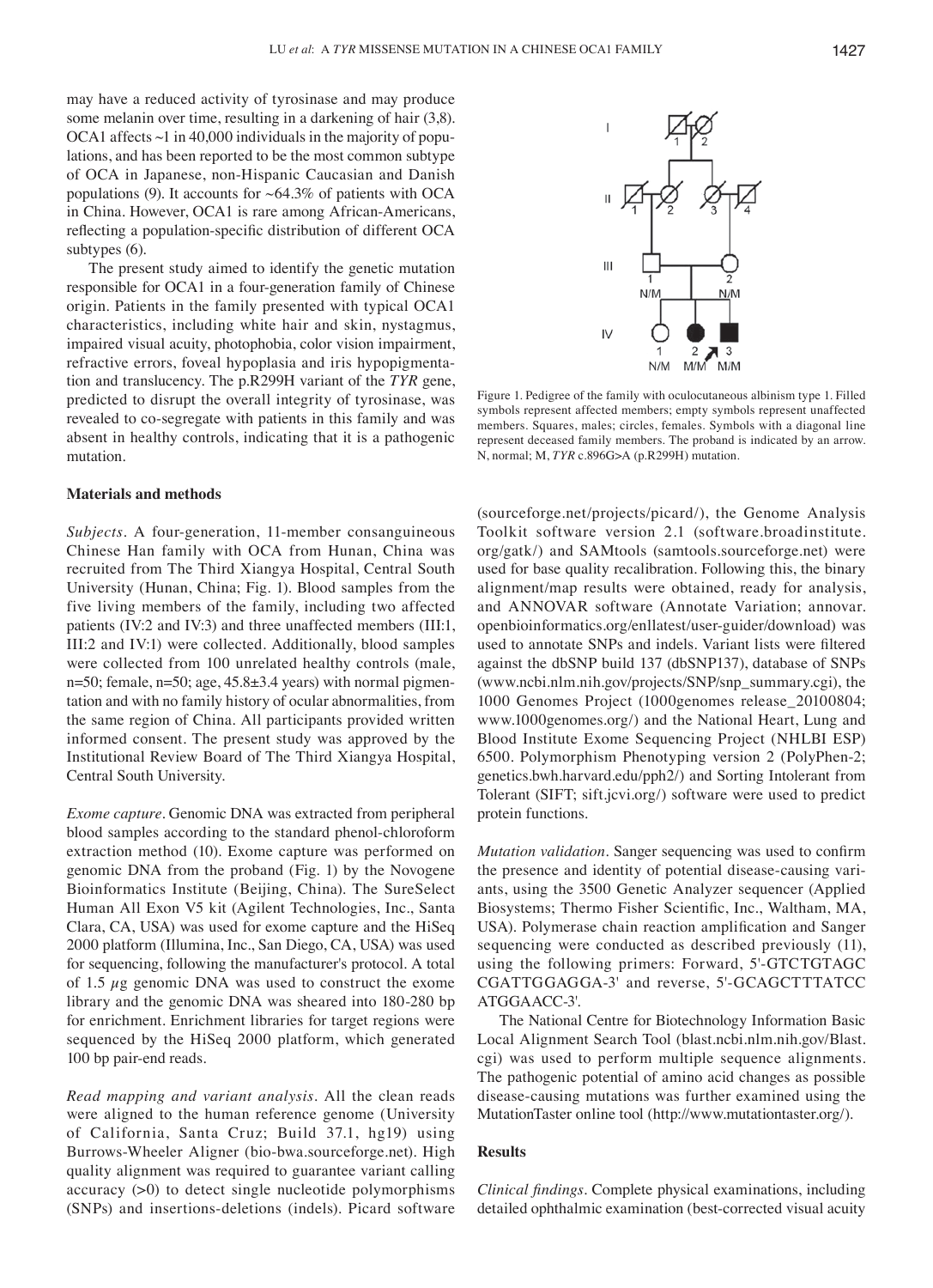| Table I. Clinical and genetic data of the two patients with the |
|-----------------------------------------------------------------|
| tyrosinase gene c.896G>A (p.R299H) mutation.                    |

| Parameter                        | IV:2        | IV:3        |
|----------------------------------|-------------|-------------|
| Gender                           | Female      | Male        |
| Age (years)                      | 42          | 39          |
| Genotype                         | Homozygous  | Homozygous  |
| Hair color (at birth/at present) | White/white | White/white |
| Skin color                       | White       | White       |
| <b>Nystagmus</b>                 | $^{+}$      | $\pm$       |
| Iris hypopigmentation and        | $^{+}$      | $\pm$       |
| translucency                     |             |             |
| Foveal hypoplasia                | $^{+}$      | $\pm$       |
| Refractive errors                | $+$         | $^{+}$      |
| Color vision impairment          | $^{+}$      | $^{+}$      |
| Photophobia                      | $+$         | $\pm$       |
| Impaired visual acuity           | $\ddot{}$   | $^{+}$      |
|                                  |             |             |



Figure 3. Tyrosinase gene DNA sequencing analysis of p.R299H mutation. (A) A heterozygous p.R299H mutation in the parent of the patient (III:1) and (B) a homozygous p.R299H mutation in the proband (IV:3). (C) Unrelated healthy control.



Figure 2. Representative images of the clinical characteristics of the proband (IV:3). Images demonstrate (A) iris hypopigmentation and translucency in the anterior segment and (B) sunset-glow fundus with visible choroidal vessels in the fundus. OD, Oculus Dexter; OS, Oculus Sinister.

testing, slit-lamp examination, dilated fundus examination and optical coherence tomography) were performed. The two patients had typical OCA skin, hair and eye symptoms; they presented with white hair that had not altered in color over time. More detailed descriptions of clinical features of the two OCA patients are presented in Table I. The proband (IV:3) presented with evident horizontal nystagmus, photophobia, impaired visual acuity, absence of the foveal pit, visible choroidal macula vessels, and iris hypopigmentation and translucency (Fig. 2). Additionally, he had refractive errors (-3.00D) and color vision impairment.

*Mutation screening.* Exome sequencing of the proband (IV:3; Fig. 1) was performed in the Chinese family with OCA. A total of 46.37 million reads with an average read length of 100 bp were generated from the patient; 46.33 million bases (99.92%) were aligned to the human reference sequence. A total of

|               | p.R299H                     |
|---------------|-----------------------------|
| Human         | NGTPEGPLRRNPGNHDKSR         |
| Chimpanzee    | NGTPEGPLRRNPGNHDKSR         |
| Rhesus monkey | NGMPEGPLRRNPGNHDKSR         |
| Cattle        | NGTSEGPLURNPGNHDKAR         |
| Sheep         | NGTSEGPLURINPGNHDKAR        |
| Dog           | DGTPEGPLURINPGNHDKAR        |
| House mouse   | <b>DGTPEGPLURINPGNHDKAK</b> |
| Norway rat    | <b>DGTPEGPLURNPGNHDKAK</b>  |
| Chicken       | NATSEGPILRNPGNNDKSR         |
| Zebrafish     | DGSPEGPLLRNPGDHDRIR         |

Figure 4. Conservation analysis of the tyrosinase p.R299 amino acid residue. The arrow indicates that arginine at position 299 was phylogenetically conserved among various species.

38,626 genetic variants in the coding regions and splice sites, and 36,091 SNPs, including 17,241 in the exon regions and 1,595 in the splice sites, were identified. Furthermore, 2,535 indels, including 410 in the exon regions and 190 in the splice sites, were detected. A prioritization scheme was used to detect the potential pathogenic mutation in the patient, as previously described (12). Known variants identified in the dbSNP137, 1,000 Genomes Project and NHLBI ESP 6500 with a minor allele frequency >0.50% were excluded. SIFT and PolyPhen-2 were used to predict the function of non-synonymous variants. By applying the above filtration criteria, the number of candidate genes was reduced by >99.03%; only 238 novel variants were identified to be potentially disease-causing, therefore were selected for further analysis.

The parents of the proband were identified to carry a heterozygous variant in the *TYR* gene (Fig. 3A). A c.896G>A (p.R299H) variant in the two alleles of the *TYR* gene was identified in the proband (Fig. 3B) following validation by Sanger sequencing. One female patient (IV:2) in the family was subsequently identified to carry the same homozygous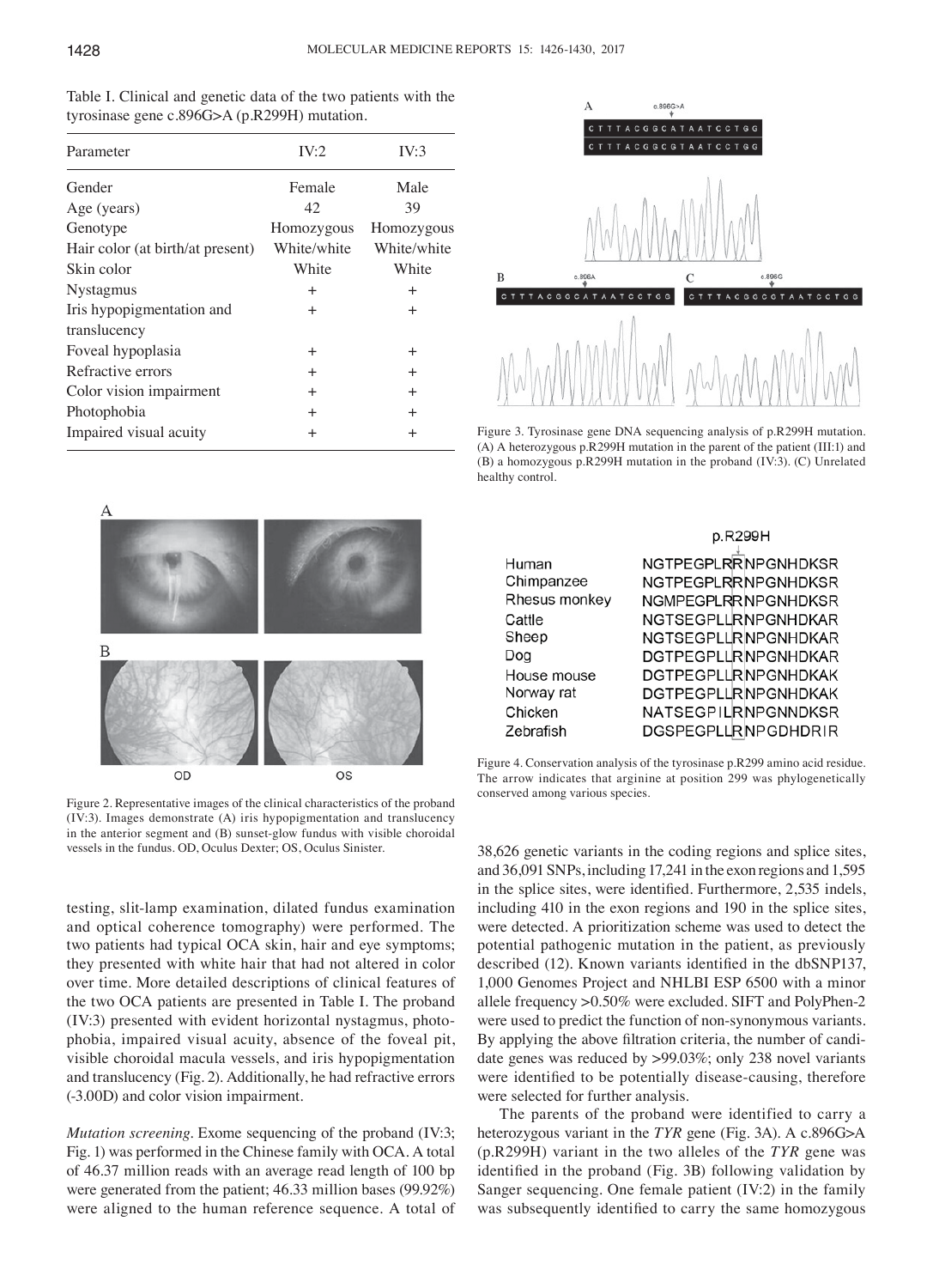mutation. This variant co-segregated with disease phenotype. The variant was absent in the control cohort, consisting of 100 ethnicity-matched unrelated controls (Fig. 3C). Arginine at position 299 was phylogenetically conserved among various species (Fig. 4). MutationTaster predicted that the substitution was disease-causing. These data indicated that the *TYR*  p.R299H variant may be the disease-associated variant in the family investigated in the present study.

## **Discussion**

Albinism was one of the earliest genetic disorders to be studied. In 1903, Farabee (13) first suggested that human albinism may be recessively inherited. The mouse and human *TYR* genes were isolated in 1987. In 1989, the first mutation (nonsense mutation) in the *TYR* gene responsible for human OCA was reported by Tomita *et al* (14). There are 349 *TYR* sequence variants recorded in the Human Gene Mutation Database (www.hgmd.cf.ac.uk/ac/index.php). A wide spectrum of mutations, including gross and small deletions, small insertions, small indels, and splicing, missense and nonsense mutations, have been described, with missense mutations being the most common.

The *TYR* gene (MIM 606933) is located on chromosome 11q14.3, and contains 5 exons spanning  $~65$  kb of genomic DNA. It encodes a 529-amino acid protein, tyrosinase. Tyrosinase consists of an 18-amino acid signal peptide, two copper binding sites, a transmembrane region at the C-terminal end and an epidermal growth factor-like motif (15). It is a glycoprotein and a copper-containing oxidase, and is expressed in melanocytes. Tyrosinase serves an important role in melanin biosynthesis by catalyzing the rate-limiting conversions of tyrosine to dihydroxy-phenylalanine (DOPA) and from DOPA to DOPA-quinone. In addition, it may catalyze the conversion of 5,6-dihydroxyindole to indole-5,6 quinone (16). Mutations in the *TYR* gene lead to decreased or even absent tyrosinase enzyme activity, and subsequently, a decreased or complete loss of melanin synthesis. Numerous missense mutations are located in or adjacent to the copper binding sites, and interrupt the normal function of tyrosinase, by affecting copper binding or by disrupting the substrate binding site (17).

The present study examined a Chinese Han family with OCA1, characterized by white hair that had not altered in color with age, white skin, nystagmus, impaired visual acuity, photophobia, color vision impairment, refractive errors, foveal hypoplasia and iris hypopigmentation and translucency. The homozygous c.896G>A variant (p.R299H, rs61754375) in the *TYR* gene was identified in the two patients in the family and was absent in the 100 unrelated ethnicity-matched controls. The mutation was predicted to be ʻprobably damaging' by PolyPhen‑2, ʻdamaging' by SIFT and 'disease-causing' by MutationTaster. These results suggested that the c.896G>A variant (p.R299H) may be pathogenic. Multiple sequence alignment demonstrated that the arginine residue is highly conserved among vertebrates, suggesting that it may be important for function. The parents of the patients, with a heterozygous p.R299H mutation in the *TYR* gene, presented a typical phenotype with no symptoms of OCA. Notably, homozygous and heterozygous p.R299H mutations in the *TYR* gene have been frequently identified in Chinese, Caucasian, Korean and Arabian patients with OCA1, indicating that this location is a mutation hotspot in OCA1 (7,17-20).

Albinism is understood to occur in the majority of fish, birds, reptiles, amphibians and mammals (21). Molecular abnormalities in the *Tyr* gene that are associated with OCA have been described in whales, chickens, mice, rats, cats, rabbits, cattle, buffalo, American mink, ferrets and rhesus monkeys (22). In 2005, Blaszczyk *et al* (23) identified the mutation p.R299H in the albino Wistar rat, emphasizing the functional significance of this mutation leading to OCA.

In conclusion, the results of the present study confirmed the clinical diagnosis of OCA1 in a Chinese family by identifying a p.R299H mutation in the *TYR* gene. These findings suggested that exome sequencing may be a cost-effective tool for accurate diagnosis of the disease, therefore providing genetic counseling options for individuals with OCA. Further studies using appropriate *TYR*‑deficient animal models may facilitate the development of novel therapeutic strategies for the treatment of this disease.

## **Acknowledgements**

The authors thank the participating subjects for their cooperation; and investigators for collecting clinical, radiological and genetic information and DNA specimens. The present study was supported by the Talent Projects of New Xiangya (to H.D.).

## **References**

- 1. Kamaraj B and Purohit R: Mutational analysis of oculocutaneous albinism: A compact review. Biomed Res Int 2014: 905472, 2014.
- 2. Khordadpoor-Deilamani F, Akbari MT, Karimipoor M and Javadi G: Sequence analysis of tyrosinase gene in ocular and oculocutaneous albinism patients: Introducing three novel muta- tions. Mol Vis 21: 730-735, 2015.
- 3. Wang Y, Wang Z, Chen M, Fan N, Yang J, Liu L, Wang Y and Liu X: Mutational analysis of the TYR and OCA2 genes in four Chinese families with oculocutaneous albinism. PLoS One 10: e0125651, 2015.
- 4. Ghodsinejad Kalahroudi V, Kamalidehghan B, Arasteh Kani A, Aryani O, Tondar M, Ahmadipour F, Chung LY and Houshmand M: Two novel tyrosinase  $(T\hat{Y}R)$  gene mutations with pathogenic impact on oculocutaneous albinism type 1 (OCA1). PLoS One 9: e106656, 2014.
- 5. Gargiulo A, Testa F, Rossi S, Di Iorio V, Fecarotta S, de Berardinis T, Iovine A, Magli A, Signorini S, Fazzi E, et al: Molecular and clinical characterization of albinism in a large cohort of Italian patients. Invest Ophthalmol Vis Sci 52: 1281-1289, 2011.
- 6. Grønskov K, Ek J and Brondum-Nielsen K: Oculocutaneous albinism. Orphanet J Rare Dis 2: 43, 2007.
- 7. Wang Y, Guo X, Li W and Lian S: Four novel mutations of TYR gene in Chinese OCA1 patients. J Dermatol Sci 53: 80-81, 2009.
- 8. Wei AH, Yang XM, Lian S and Li W: Genetic analyses of Chinese patients with digenic oculocutaneous albinism. Chin Med J (Engl) 126: 226-230, 2013.
- 9. Liu N, Kong XD, Shi HR, Wu QH and Jiang M: Tyrosinase gene mutations in the Chinese Han population with OCA1. Genet Res (Camb) 96: e14, 2014.
- 10. Guo Y, Song Z, Xu H, Yi J, Zheng W, Xiang H, Deng X, Lv H, Gao K, Qi Y and Deng H: Heterogeneous phenotype in a family with the FERM domain-containing 7 gene R335X mutation. Can J Ophthalmol 49: 50-53, 2014.
- 11. Yuan L, Wu S, Xu H, Xiao J, Yang Z, Xia H, Liu A, Hu P, Lu A, Chen Y, *et al*: Identification of a novel PHEX mutation in a Chinese family with X-linked hypophosphatemic rickets using exome sequencing. Biol Chem 396: 27-33, 2015.